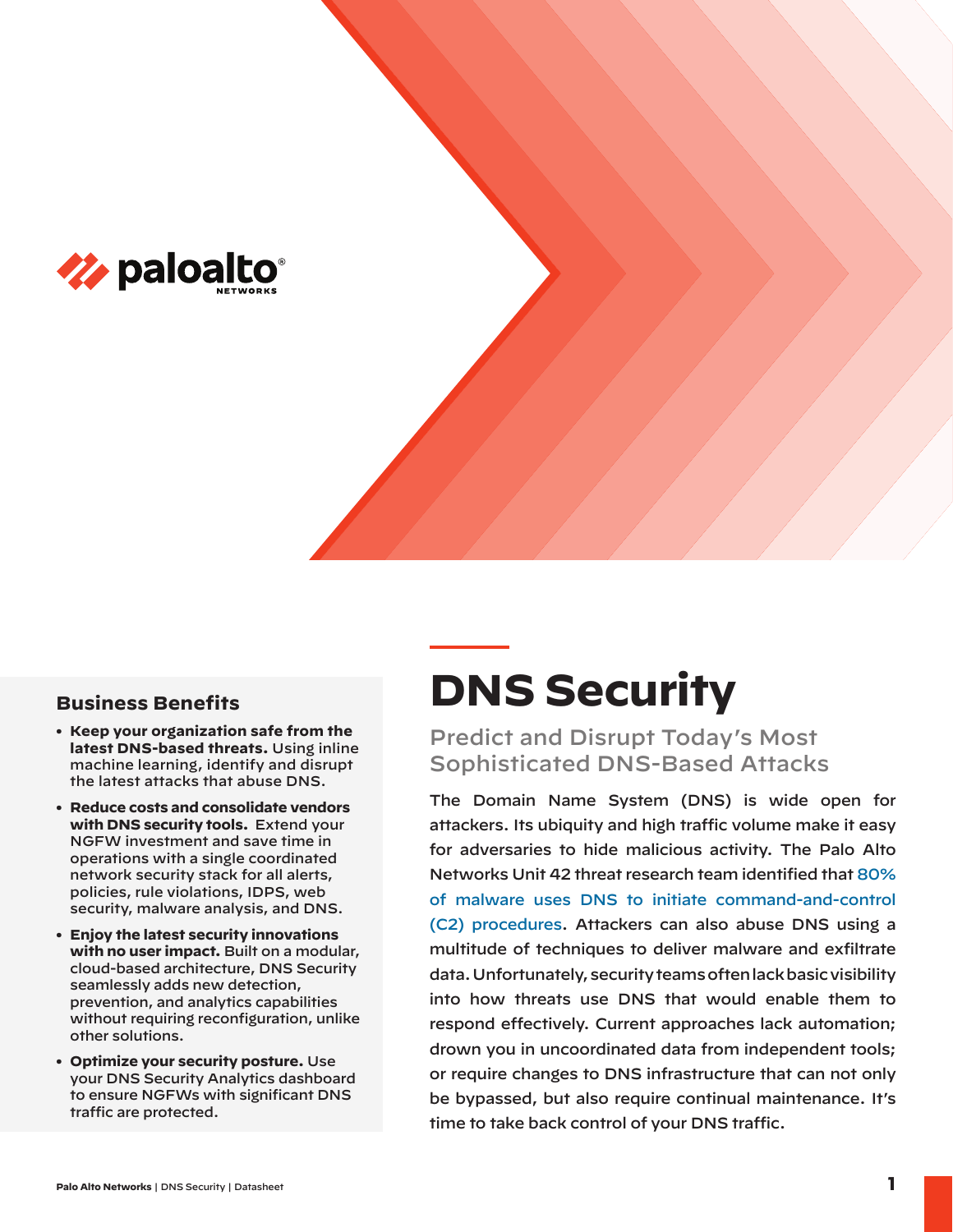DNS Security gives you real-time protection, applying industry-first protections to disrupt attacks that use DNS. Tight integration with Palo Alto Networks Next-Generation Firewall (NGFW) gives you automated protections, prevents attackers from bypassing security measures, and eliminates the need for independent tools or changes to DNS routing. DNS Security gives your organization a critical new control point to stop attacks.

# **The DNS Security Difference**

Built in the cloud, DNS Security is a subscription service that works natively with your NGFW to secure your DNS traffic.

Shared threat intelligence and machine learning (ML) rapidly identify any threats hidden in DNS traffic. Cloud-based protections are delivered instantly, scale infinitely to all users, and are always up to date. A purpose-built analytics dashboard provides full visibility into your DNS traffic along with one-click context for any attack the DNS Security service detects. DNS Security delivers:

- **• Unparalleled protection from DNS-based threats** through groundbreaking inline ML algorithms that predict and identify new and advanced threats, disrupting attacks.
- **• Security that can't be bypassed** by changing DNS settings.
- **• Incredible ease of deployment**—simply turn on and manage your subscription through your NGFW. Don't worry about rerouting your DNS traffic or working through lengthy change management processes.
- **• Maximized operational efficiency** by securing your DNS traffic through the Palo Alto Networks platform.

## **Key Capabilities**

#### **Protect Against the Latest and Most Advanced DNS-Based Attacks**

Beyond malware, phishing, and other traditional threats, adversaries also exploit DNS to establish reliable C2, attack hosts inside the corporate network from the internet, perform distributed denial-of-service (DDoS) attacks, and even cause reputational harm by taking over your domains. Modern DNS-layer security must be able to identify and disrupt these attacks.

Detecting and preventing sophisticated DNS-layer network attacks and data exfiltration techniques requires ML algorithms that can rapidly analyze DNS traffic and get ahead of threats. It also requires robust threat intelligence to inform those algorithms and measures designed to protect against specific attack techniques. Finally, it requires enforcement points to block or sinkhole malicious DNS activity once identified.

The DNS Security service predicts and stops malicious domains with instant enforcement through the NGFW, protecting you against automated attacks. Our ML-enabled detection engines (see table 2) solve key emerging DNS-based attacks, such as ultra-slow DNS tunneling, dangling DNS, and DNS rebinding. DNS Security can even predict new malicious domains right after their registration, before they can be used against you. DNS Security's comprehensive, market-leading protections provide you with the most effective security regardless of DNS settings, configurations, and deployment model.



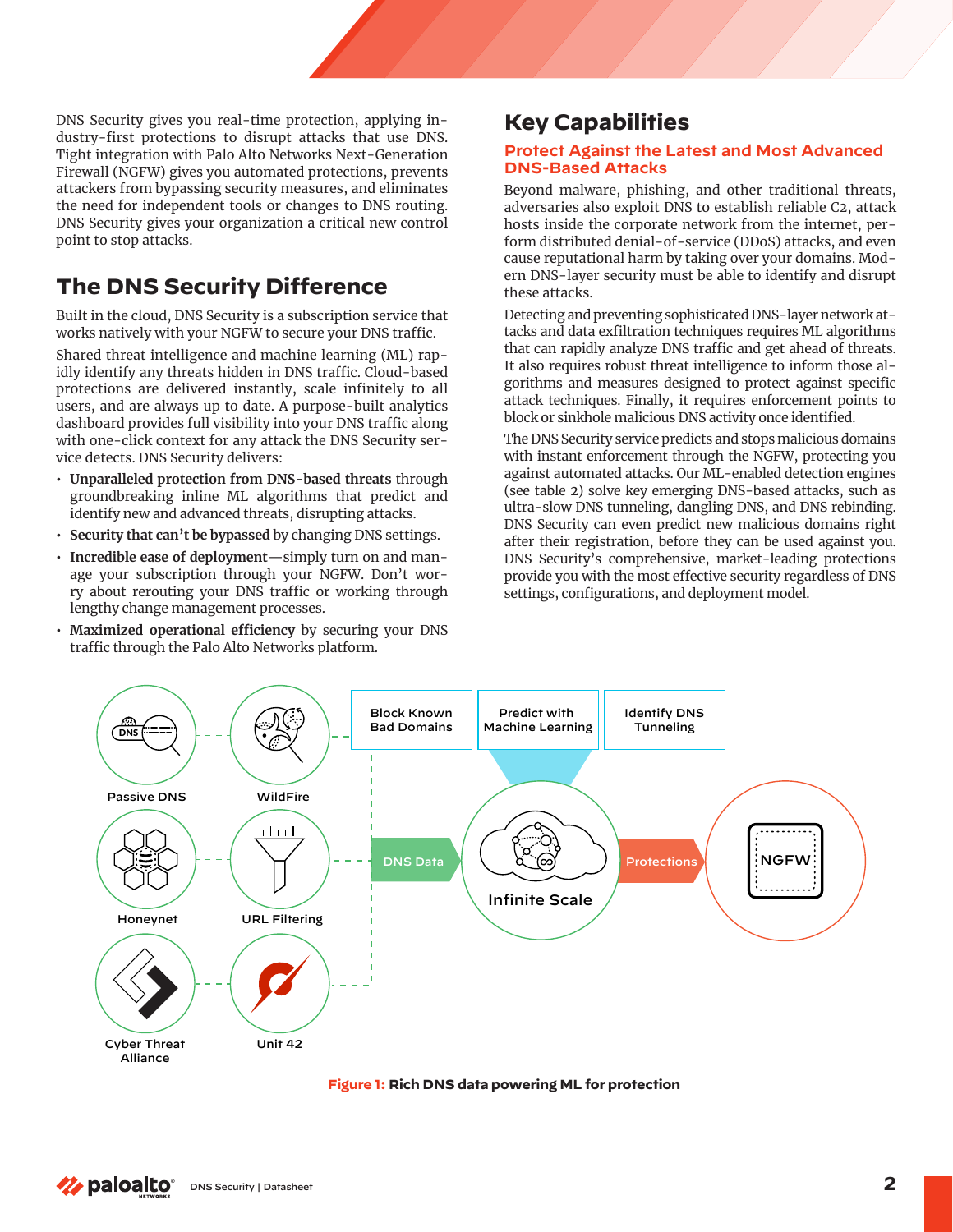#### **Stop Known Threats**

The DNS Security subscription offers limitless protection against tens of millions of malicious domains, identifying them with real-time analysis and continuously growing global threat intelligence. Our cloud database scales with data from a large and ever-expanding threat intelligence sharing community, adding to Palo Alto Networks sources that include:

- **• WildFire® malware prevention service** to find new C2 domains, file download source domains, and domains in malicious email links.
- **• URL Filtering** to continuously crawl newfound or uncategorized sites for threat indicators.
- **• Passive DNS and device telemetry** to understand domain resolution history seen from thousands of deployed NGFWs, generating petabytes of data per day.
- **• Unit 42 threat research** to provide human-driven adversary tracking and malware reverse engineering, including insight from globally deployed honeypots.
- **• More than 30 third-party sources** of threat intelligence to enrich data and ensure you have coverage.

#### **Leverage Category-Based Action**

Create policies specific to DNS traffic types. All DNS queries are checked against our scalable cloud database in real time to determine appropriate enforcement actions. DNS Security uses ML to rapidly detect and categorize threats over DNS. Based on those categories, the most effective responses are automatically implemented through granular policy-based actions. Set policy to block, alert, or sinkhole based on categories that include malware, DGA, DNS tunneling, C2, dynamic DNS, or newly

registered domains. With granular categories of DNS traffic (see table 1), administrators can craft custom policies to handle good, malicious, and suspicious domains independently.

#### **Identify and Quarantine Infected Systems**

Use automation to prevent the spread of infection. Automate dynamic response to find infected machines and quickly respond in policy. When attacks using DNS are identified, security administrators can automate the process of sinkholing malicious domains on the NGFW to cut off C2, rapidly identify infected users on the network, and even isolate them. Combining malicious domain sinkholing, Dynamic Address Groups (DAGs), and logging actions enables automation of detection and response workflows, saving analysts time by removing the slow and manual processes other solutions require.

#### **Get Insight from DNS Analytics**

Give your security personnel the context they need to take action. Threat reporting capabilities allow deeper insights into threats than ever before, delivering full visibility into DNS traffic with:

- **• Complete history** across any domain via an easy-to-use dashboard to help inform where domains are coming from, validate what is malicious, and support incident triage and response.
- **• Context around DNS events** that will show you what kind of domains are being queried and with what frequency, time stamps, passive DNS information for each domain, WHOIS information, and any associated malware tags.
- **• Security hygiene** to keep track of what security capabilities are enabled by your NGFWs across your estate, allowing you to quickly eliminate any blind spots.

| <b>Table 1: DNS Security Categories</b>  |                                                                                                                                                                                                                                                                                                                                          |  |
|------------------------------------------|------------------------------------------------------------------------------------------------------------------------------------------------------------------------------------------------------------------------------------------------------------------------------------------------------------------------------------------|--|
| Command-and-Control (C2)                 | This category includes URLs and domains used by malware and/or compromised systems to<br>surreptitiously communicate with an attacker's remote server to receive malicious commands or<br>exfiltrate data (this includes DNS tunneling detection and DGA detection).                                                                     |  |
| Dynamic DNS (DDNS)                       | DNS Security detects exploitative DDNS services by filtering and cross-referencing DNS data<br>from various sources to generate candidate lists which are then further validated to maximize<br>accuracy.                                                                                                                                |  |
| <b>Malware</b>                           | Malicious domains host and distribute malware and can include websites that attempt to install<br>various threats (e.g., executable files, scripts, viruses, drive-by downloads).                                                                                                                                                        |  |
| <b>Newly Registered Domains</b><br>(NRD) | Newly registered domains are new, never-registered domains that have been recently added<br>by a TLD operator or entity. While new domains can be created for legitimate purposes, the<br>vast majority are often used to facilitate malicious activities, such as operating as C2 servers or<br>distributing malware, spam, PUP/adware. |  |
| Phishing                                 | Phishing domains attempt to lure users into submitting sensitive data, such as personal in-<br>formation or user credentials, by masquerading as legitimate websites through phishing or<br>pharming.                                                                                                                                    |  |
| Grayware                                 | Grayware domains generally do not pose a direct security threat; however, they can facilitate<br>vectors of attack, produce various undesirable behaviors, or might simply contain questionable/<br>offensive content.                                                                                                                   |  |
| Parked                                   | Parked domains are typically inactive websites that host limited content, often in the form of<br>click-through ads, which may generate revenue for the host entity but generally do not contain<br>content that is useful to the end user.                                                                                              |  |
| <b>Proxy Avoidance &amp; Anonymizers</b> | Proxy avoidance and anonymizers are services that are used to bypass content filtering policies.                                                                                                                                                                                                                                         |  |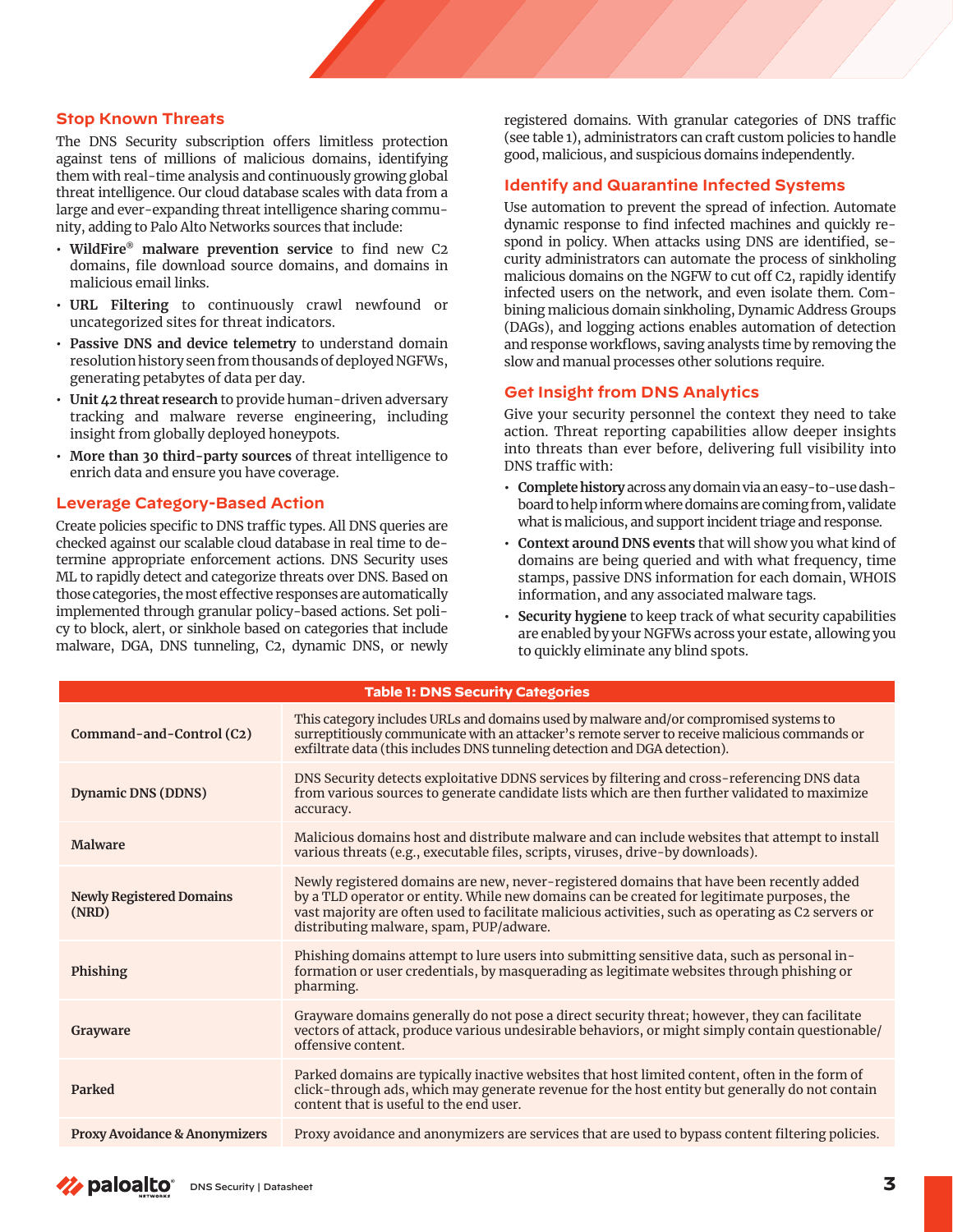

**Figure 2:** DNS Security Analytics dashboard

## **The Power of Palo Alto Networks Security Subscriptions**

### **Detect and Prevent Advanced Threats with Cloud-Delivered Security Services**

Today, cyberattacks have increased in volume and sophistication, scaling to 45,000 variants within 30 minutes, using multiple threat vectors or advanced techniques to deliver malicious payloads within your enterprise. Traditional and disparate security challenges organizations to protect their users, devices and applications, creating security gaps, increasing management overhead for security teams, and hindering business productivity with inconsistent access and visibility. Seamlessly integrated with the industry-leading Next-Generation Firewall platform, our Cloud-Delivered Security Services use the network effect of 80,000 customers to instantly coordinate intelligence and provide protections for all threats across all threat vectors. Eliminate coverage gaps across all enterprise locations and take advantage of best-in-class security delivered consistently in a platform, so you can be safe from even the most advanced and evasive threats.

Threat Prevention: Goes beyond traditional intrusion prevention system (IPS) to prevent all known threats across all traffic in a single pass without sacrificing performance

- **• Advanced URL Filtering:** Provides best in class web protection while maximizing operational efficiency with the industry's first real-time web protection engine and industry-leading phishing protections
- **• Wildfire:** Ensures files are safe with automatic detection and prevention of unknown malware powered by industry-leading cloud-based analysis and crowd-sourced intelligence from over 42,000 customers
- **• DNS Security:** Harnesses the power of machine learning to detect and prevent threats over DNS in real-time and empowers security personnel with the intelligence and context to craft policies and respond to threats quickly and effectively.
- **• IoT Security:** Provides the industry's most comprehensive IoT Security solution delivering ML-powered visibility, prevention, and enforcement in a single platform
- **• Enterprise DLP:** The industry's first cloud-delivered enterprise DLP that consistently protects sensitive data across networks, clouds, and users
- **• SaaS Security:** Delivers integrated SaaS Security, that lets you see and secure new SaaS applications, protect data and prevent zero day threats at the lowest TCO.

## **Operational Benefits**

The DNS Security subscription enables you to:

- **• Deploy with ease.** Tight integration with the NGFW platform means you're simply turning on a service without having to reroute your DNS traffic to outside resolvers **that attackers can easily bypass.**
- **• Get protection without performance impact.** Advanced security is seamlessly applied to DNS queries in real time, with no business impact.
- **• Maintain full visibility into DNS traffic.** The visual dashboard gives network security engineers and SOC analysts alike a fast visual assessment of your organization's DNS usage.
- **• Customize response through DNS categories.** Easily set up policies in line with your risk profile by automating responses based on DNS traffic types.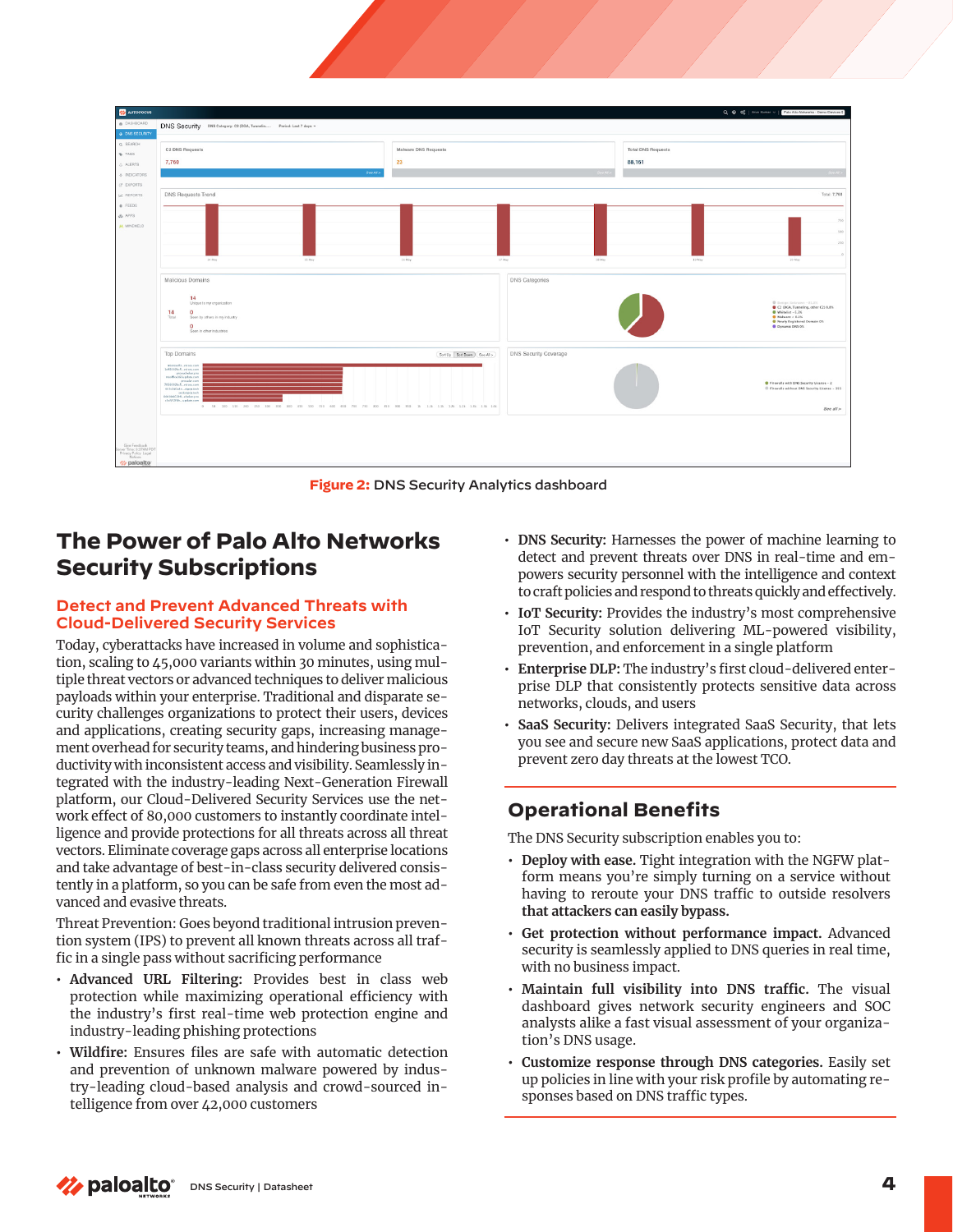| <b>Table 2: DNS Security Features</b>                     |                                                                                                                                                                                                                                                                                                                                                                              |  |
|-----------------------------------------------------------|------------------------------------------------------------------------------------------------------------------------------------------------------------------------------------------------------------------------------------------------------------------------------------------------------------------------------------------------------------------------------|--|
| <b>Feature</b>                                            | <b>Description</b>                                                                                                                                                                                                                                                                                                                                                           |  |
| <b>ML-Based Inline Protection</b>                         | Uses ML-based analysis to identify advanced DNS-based threats (listed under DNS security<br>detectors).                                                                                                                                                                                                                                                                      |  |
| <b>Cloud Database</b>                                     | Contains tens of millions of known malicious domains, enabling you to block phishing,<br>malware, and other high-risk categories.                                                                                                                                                                                                                                            |  |
| <b>DNS Security Analytics</b>                             | Provides threat reporting capabilities that allow full visibility into DNS traffic, along with the<br>full DNS context around security events and traffic trends over time.                                                                                                                                                                                                  |  |
| <b>DNS Sinkholing</b>                                     | Enables you to forge a response to a DNS query for a known malicious domain and cause that<br>malicious domain name to resolve to a definable IP address given to the client. Client attempts<br>to access the sinkhole address can be logged and trigger automated actions (e.g., quarantine).<br>This technique can be used to identify infected hosts on the network.     |  |
| <b>DNS Security Categories</b>                            | Allows you to define separate policy actions as well as a log severity level for a specific sig-<br>nature type. You can create specific security policies based on the nature of a threat (e.g., C2,<br>dynamic DNS, malware, newly registered domain, phishing, grayware, parked domain, proxy<br>avoidance and anonymizers) according to your network security protocols. |  |
| <b>DNS Security Detectors</b>                             |                                                                                                                                                                                                                                                                                                                                                                              |  |
| <b>Domain Generation</b><br>Algorithm (DGA)               | Identifies the use of DGAs, which generate random domains on the fly for malware to use as a<br>way to call back to a C2 server.                                                                                                                                                                                                                                             |  |
| <b>Dictionary DGA</b>                                     | Identifies DGA domains based on dictionary words.                                                                                                                                                                                                                                                                                                                            |  |
| <b>DNS Tunneling</b>                                      | Prevents the use of this technique, which exploits the DNS protocol to tunnel malware and<br>other data through a client-server model.                                                                                                                                                                                                                                       |  |
| <b>Ultra-Slow DNS Tunneling</b>                           | Disrupts ultra-low/slow DNS tunnels that spread tunneled data and exploits across multi-<br>ple domains and use very slow rates to evade detection, stealing data or sending additional<br>malicious payloads into your network.                                                                                                                                             |  |
| <b>Fast Flux Domains</b>                                  | Prevents fast flux, a technique cybercriminals use to cycle through bots and DNS records. Fast<br>flux networks are used for phishing, malware distribution, scams, and botnet operations.                                                                                                                                                                                   |  |
| <b>DNS Rebinding Attacks</b>                              | Prevents DNS rebinding attacks, which can be used to move laterally and attack services inside<br>the corporate network from the internet.                                                                                                                                                                                                                                   |  |
| <b>Dangling DNS Attacks</b>                               | Prevents dangling DNS attacks, which take advantage of stale DNS zone data to take over<br>domains and cause reputational harm or launch phishing attacks.                                                                                                                                                                                                                   |  |
| <b>NXNS Denial-of-Service</b><br><b>Domains</b>           | Protects users from connecting to domains that can be used to launch DDoS attacks.                                                                                                                                                                                                                                                                                           |  |
| <b>Malicious Newly Registered</b><br><b>Domains (NRD)</b> | Uses predictive analysis to identify domains registered by malicious actors at the time of<br>registration.                                                                                                                                                                                                                                                                  |  |